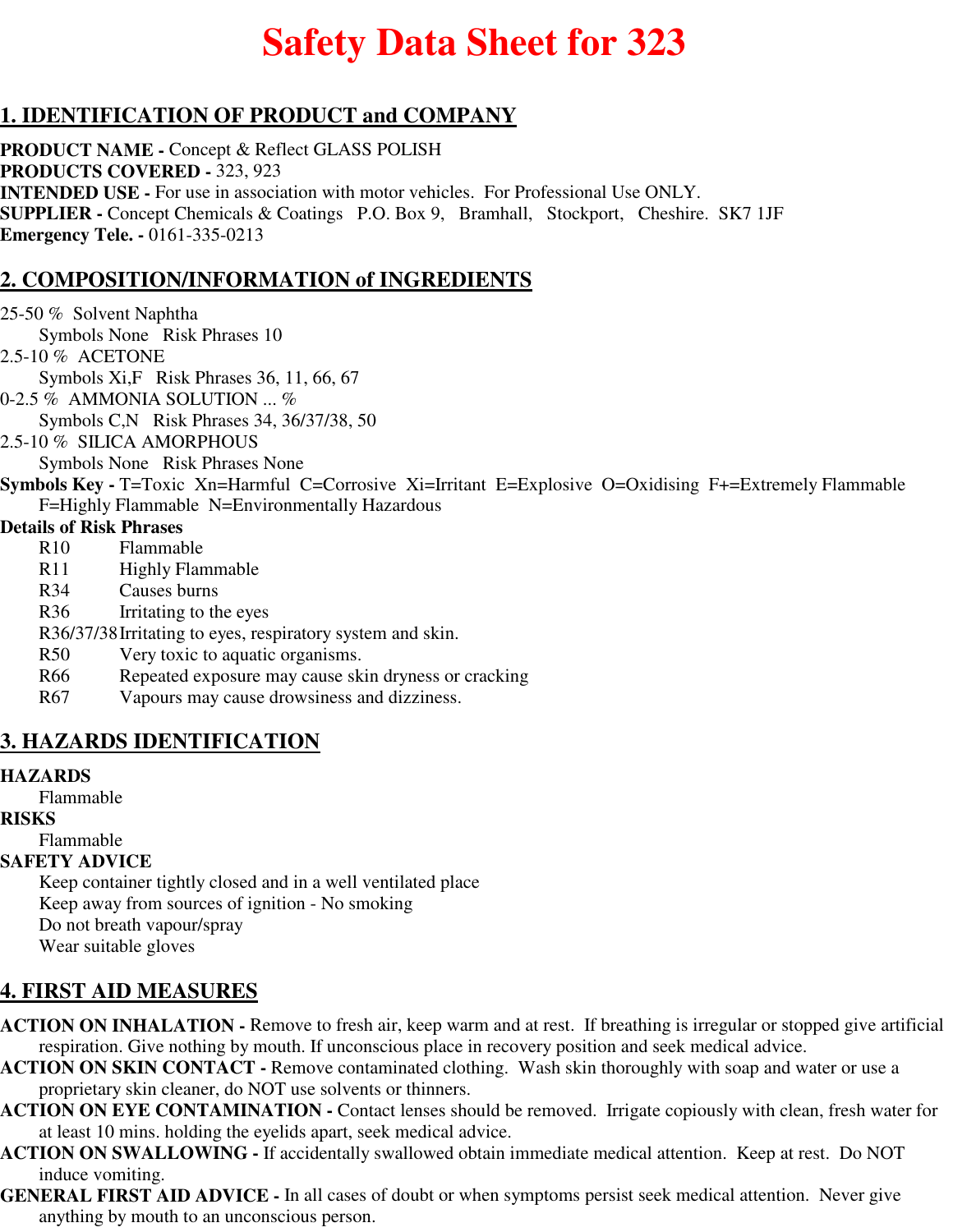## **5. FIRE FIGHTING MEASURES**

**RECOMMENDED EXTINGUISHING MEDIA -** Alcohol Resistant Foam, Carbon-Dioxide, Dry Powder, Sand. **DO NOT USE -** Water Jet.

**FIRE FIGHTING INSTRUCTIONS -** Fire will produce smoke containing hazardous products of combustion (see Section 10). Decomposition products may be a hazard to health. Appropriate self-contained breathing apparatus may be required. Cool closed containers exposed to fire with a water spray. Do not allow run off from fire fighting to enter drains or water courses.

## **6. ACCIDENTAL RELEASE MEASURES**

Exclude sources of ignition and ventilate the area. Exclude non-essential personnel. Avoid breathing vapours. Refer to protective measures listed in sect. 7&8. Contain and collect spillages with non-combustible absorbent materials e.g. sand, earth and place in suitable container for disposal in accordance with the waste regulations Clean preferably with a detergent, avoid use of solvents. Do not allow to enter drains or water courses. If it does the local water company should be contacted immediately, in case of contamination of streams rivers or lakes the National Rivers Authority

# **7. STORAGE AND HANDLING**

- **STORAGE PRECAUTIONS** If designated flammable is subject to the Highly Flammable Liquids & Liquefied Petroleum Gases Regulations. Up to 50lts may be kept in workroom fireproof cupboard or bin, otherwise in a separate room Observe the label precautions. Store between 5 & 25øC in a dry well ventilated place away from sources of heat, ignition and direct sunlight. No smoking. Prevent unauthorised access. Containers which are opened should be properly resealed and kept upright to prevent leakage. Store away from oxidising agents and strongly alkaline and acidic materials. The principles contained in the HSE's guidance note Storage of Packaged Dangerous Substances should be observed when storing this product.
- **HANDLING PRECAUTIONS** Vapours are heavier than air and may spread along floors. They may form explosive mixtures with air. Prevent creation of explosive or flammable mixtures and avoid vapour concs higher than the OEL Do not use in areas where potential sources of ignition exist. Electrical equipment should be protected to the appropriate standard. Use non sparking tools & exclude sources of heat, sparks & flames Avoid skin & eye contact. For personal protection see Sect.8. Good housekeeping and regular removal of waste materials will minimise risks. Tha Manual Handling Operations Regulations 1992 may apply to the handling of containers of this product. Refer to the published guide weight when carrying out assessments. The requirements of regulations made under the Health & Safety at Work etc. 1974 should be complied with.

## **8. EXPOSURE CONTROLS AND PERSONAL PROTECTION**

#### **OCCUPATIONAL EXPOSURE LIMITS**

Solvent Naphtha Long Term: 300 ppm Notation SUP OES ACETONE Long Term: 500 ppm & 1210 mgm/m3 Short Term: 1500 ppm & 3620 mgm/m3 Notation OES AMMONIA SOLUTION ... % OEL's are as Ammonia Long Term: 25 ppm & 17 mgm/m3 Short Term: 35 ppm & 24 mgm/m3 Notation OES SILICA AMORPHOUS Long Term: 1.2 mgm/m3 Notation OES **NOTES -** Sen =Respiratory Sensitizer OES = Occupational Exposure Standard MEL = Maximum Exposure Limit OEL's are from EH40 except where marked SUP which are assigned by the supplier of the substance

**ENGINEERING PRECAUTIONS -** Provide adequate ventilation. Where reasonably practicable this should be achieved by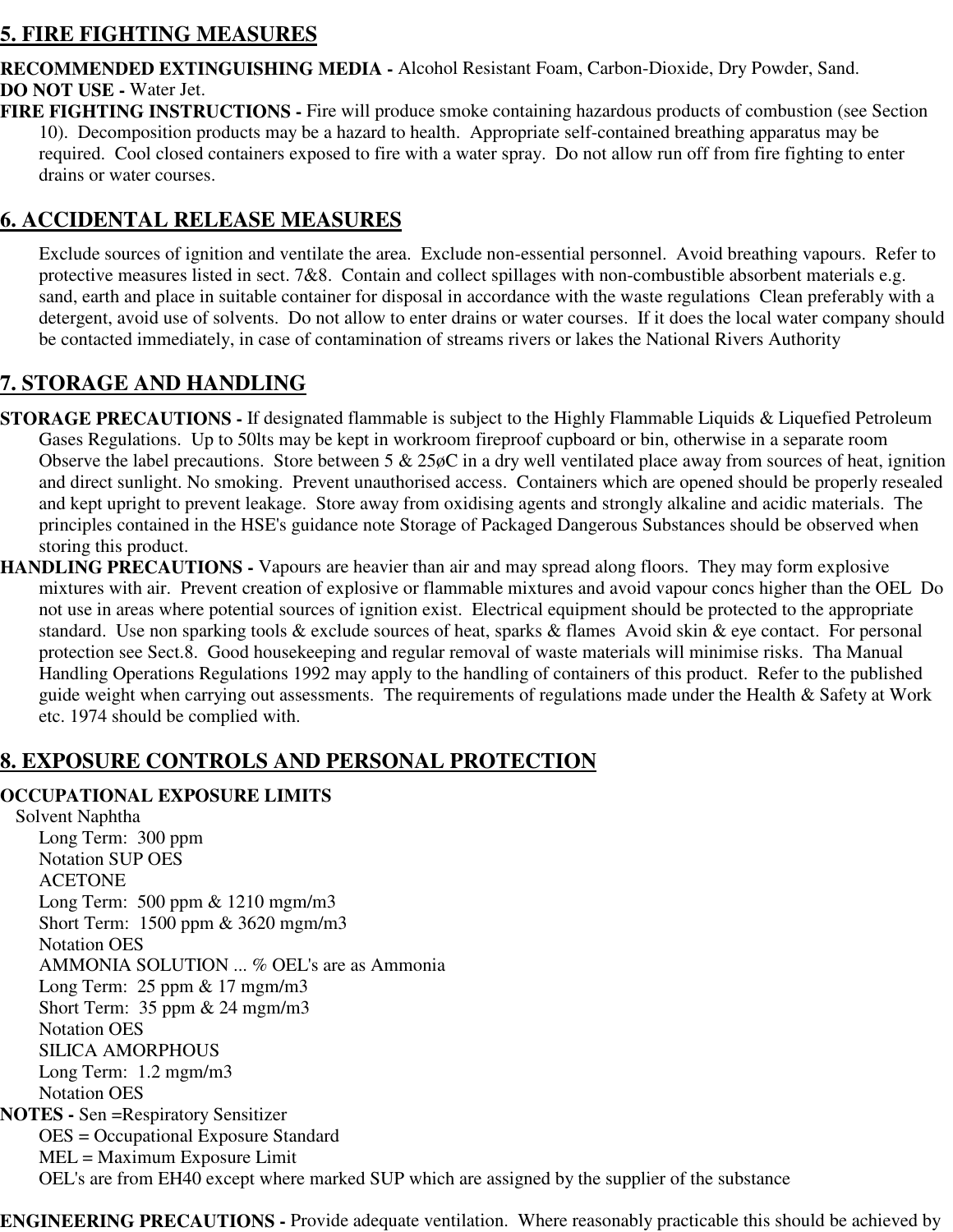the use of local exhaust ventilation and good general extraction. If extraction methods are insufficient to maintain concentrations of particulates and/or solvent vapours below relevant OEL's, suitable respiratory protective equipment should be worn.

**GENERAL PRECAUTIONS -** All personal protective equipment should conform to the Provision & Use of PPE Regulations 1992.

**RESPIRATORY PROTECTION -** If exposure to hazardous substances identified above cannot be controlled by provision of local exhaust ventilation & good general extraction, suitable respiratory protective equipment should be worn.

**HAND PROTECTION - Full physical protection is best. Seek relevant advice from glove manufacturers. Barrier cream may** be of help but should not be applied after exposure has occurred.

**EYE PROTECTION -** Eye protection designed to protect against liquid splashes should be worn.

**SKIN PROTECTION -** Cotton or cotton/synthetic overalls or coveralls are normally suitable. Grossly contaminated clothing should be removed and the skin washed with soap & water or a proprietary skin cleaner.

## **9. PHYSICAL AND CHEMICAL PROPERTIES**

**Physical State -** Liquid **Flash Point Specific Gravity -** .9 **Vapour Density -** HEAVIER than AIR **Solubility in Water -** MISCIBLE

## **10. STABILITY AND REACTIVITY**

Stable under the recommended storage & handling conditions (see Sect.7). In a fire, hazardous decomposition products such as smoke, carbon monoxide, carbon dioxide, and oxides of nitrogen may be produced. Keep away from oxidising agents and strongly alkaline and acid materials to prevent the possibility of an exothermic reaction.

## **11. TOXICOLOGICAL INFORMATION**

There is no data available on the product itself. Exposure to organic solvent vapours may result in adverse health effects such as irritation of the mucous membrane and respiratory system and adverse effects on the renal and central nervous systems. Symptons include headaches, dizziness, fatigue, muscular weakness, drowsiness and in extreme cases unconsciousness. Splashes in the eyes may cause irritation and reversible local damage. Repeated or prolonged contact with the product may lead to removal of natural fats from the skin resulting in non-allergic contact dermatitis and absorption through the skin. Ingestion may cause severe internal injuries, unconciousness and even death.

## **12. ECOLOGICAL INFORMATION**

There is no data available on the product itself. The product should not be allowed to enter drains or water courses or be deposited where it can affect ground or surface waters. The Air Pollution Control requirements of regulations made under the Environmental Protection Act may apply to the use of this product.

## **13. DISPOSAL CONSIDERATIONS**

Do not allow into drains or water courses or dispose of where ground or surface waters may be affected. Wastes, including emptied containers, are controlled wastes and should be disposed of in accordance with regulations made under the Control of Pollution (1974) & Environmental Protection (1990) Acts. Using the information in this data sheet, advice should be obtained from the Waste Regulation Authority whether the Special Waste Regulations 1980 apply.

## **14. TRANSPORT INFORMATION**

**UN No -** 1993 **Packing Group -** II **Class -** 3.2 **Designation -** FLAMMABLE LIQUID For Transport Information other than UK Road or Rail please contact your supplier.

## **REGULATORY INFORMATION**